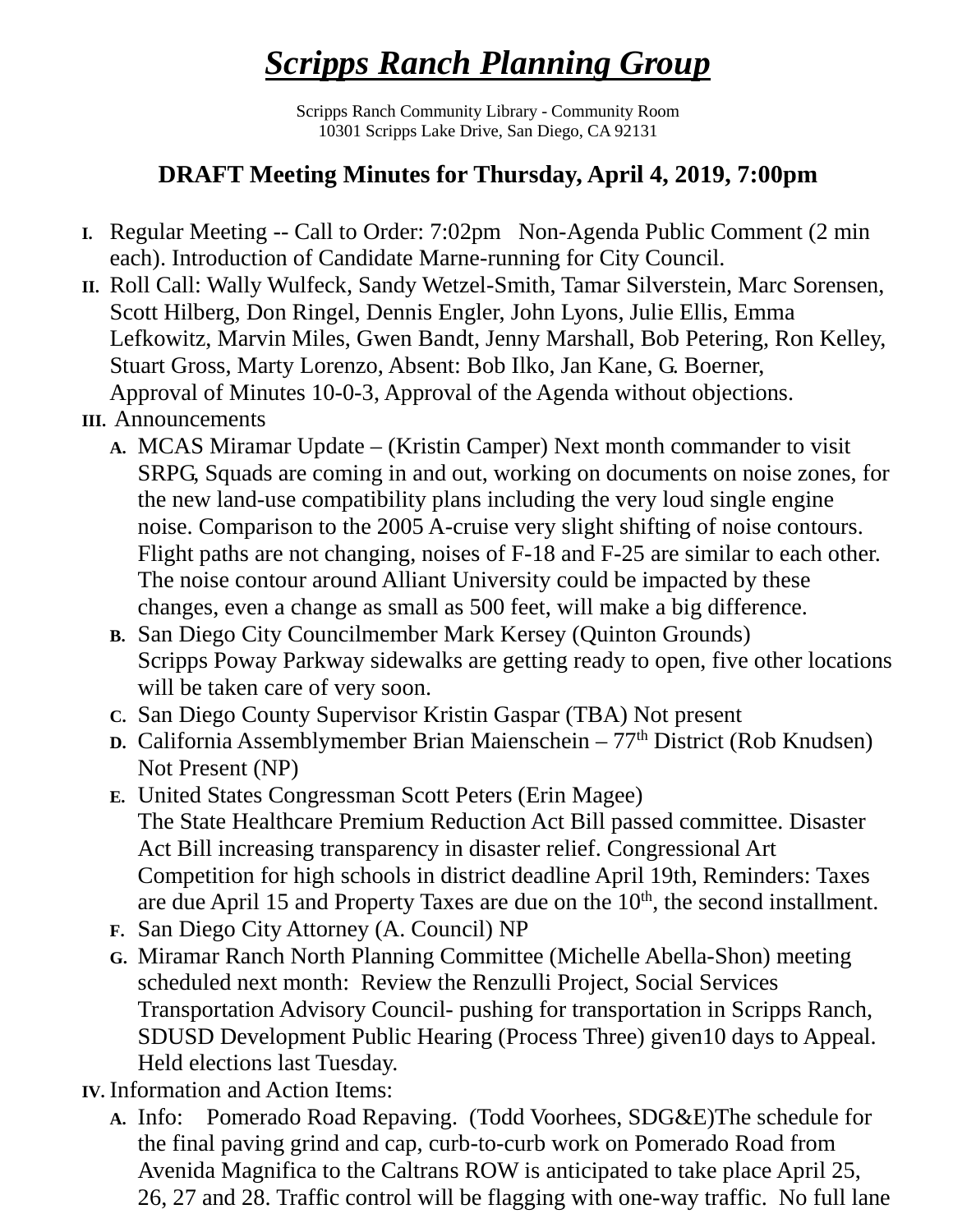closures. This will be the most impactful work. Upon completion of the final paving grind and cap work, crews will return the following weeks, as needed, to complete the markouts/striping/thermoplastic and traffic loops. Work hours are 8:30 a.m. – 1:30 p.m. Thursday and Friday and 6:00 a.m. – 6:00 p.m. Saturday and Sunday. Signage will be placed along Pomerado Road one week in advance of work activities. Please keep in mind that schedules are subject to change due to local permitting issues and/or inclement weather.

- **B.** Info: Habitat Restoration Update. (Eileen Rodriguez, Mike Powell, Park and Rec) Removing invasive Palm trees, removing hazards, move wooden biomass and move to other areas, address tree stumps, in compliance with migratory bird act. Line some of the trails with logs to make it safer. Focus will be within the Red Line on map. All hazards will be identified, preservation of native plants, reduction of fuel load to reduce fires, 7am-5pm, closing trail areas during work hours, signs will be posted, staging of equipment along Kings Pine road. Mitigation of stream flow. Worked with the city to get permission. The MAD is paying for the work from the budget approved by SRPG. Looking to start within the next couple of weeks, before the bird nesting season.
- **C.** Info: Introduction of San Diego Sol (Tony Allen, Amy Cleveland) Amy Cleveland and business partner, Tony Allen, would like to introduce ourselves to the board. San Diego Sol has been operating at the Sport Center at Alliant since April of 2007. We have enjoyed being a part of the Scripps Ranch community and would like to officially introduce ourselves to SRPG. Reviewed historical timeline progression of property, designation, usage and present day. The facilities are also rented out for events. Reviewed various teams, local and international teams, personal training, relationships with various organizations, businesses and colleges, various championships and scholarships awarded. Members are all ages from 5 to 79 years old.

## **V.** Reports:

- **A.** SR LMD-MAD (M. Sorensen) No Update to report
- **B.** MCAS Miramar (J. Lyons) –No meeting held
- **C.** Ad Hoc Committee on Fire Safety (Christy) Use of existing SDG&E boxes for another purpose for Fire Safety and Evacuation.
- **D.** Ad Hoc Committee on Chabad Educational Complex (E. Lefkowitz) Made progress on signage, looking at designs for the two corners. Will come to SRPG for the sign permit.
- **E.** Ad Hoc Committee on Carroll Canyon Center (W. Wulfeck) Starting on the rest of Watermark in May, begin demolition of buildings this month, all is moving along. Widening the road and putting up traffic lights.
- **F.** Ad Hoc Committee on Scripps Ranch Technology Park (D. Ringel) Nothing to report since last month's presentation.
- **G.** Chairperson's Report: Next Thursday Hearing at 9:00am, carpool and arrive early. Tour of Renzulli Property this Saturday at 3:00pm. W.Wulfeck is the